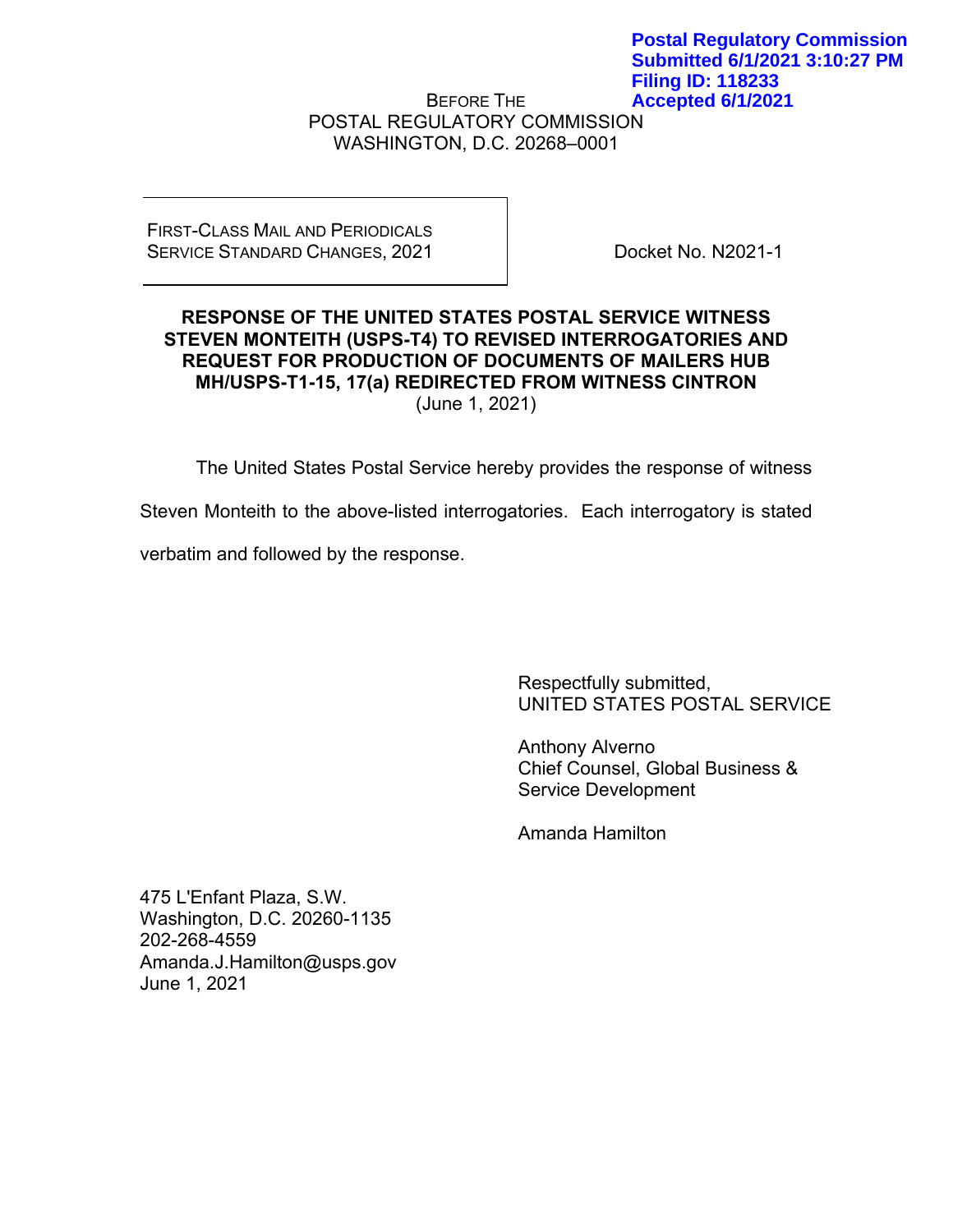## **RESPONSES OF USPS WITNESS MONTEITH TO INTERROGATORIES OF MAILERS HUB REDIRECTED FROM WITNESS CINTRON**

**MH/USPS-T1-15**. Please refer to the statement in your testimony on page 30, line 25, and page 31, lines 1 through 3, that "In order to mitigate any harm from this change, the Postal Service will work to inform retail customers about the service changes, so that they can set appropriate expectations for delivery times."

- a. Please explain the "harm" to which the statement refers and how informing retail customers about the service changes will materially mitigate that "harm."
- b. Please explain how the Postal Service will mitigate "harm" to commercial customers.
- c. Please explain the criteria the Postal Service used to determine that enabling customers to "set appropriate expectations for delivery times" will mitigate "harm" to those customers interests, and how that would offset dissatisfaction over slower service.

# **RESPONSE:**

.

- a. The "harm" described by the Direct Testimony of Robert Cintron refers to some instances where the proposal would result in increased delivery times for certain mail pieces. Informing retail customers about the service standards changes will materially mitigate that "harm" by allowing retail customers to make informed decisions about their mailings, including placing letters and flats affected by the service standard change in the mail earlier to allow more time for delivery.
- b. Similar to retail customers, informing commercial customers about the service standards changes allows commercial customers to make informed decisions as to their business processes and their mailings affected by the service standard change.
- c. The Postal Service will continue to monitor the customers' perspective through the Brand Health Tracker survey and other channels. We expect that the proposal will result in the Postal Service's delivery performance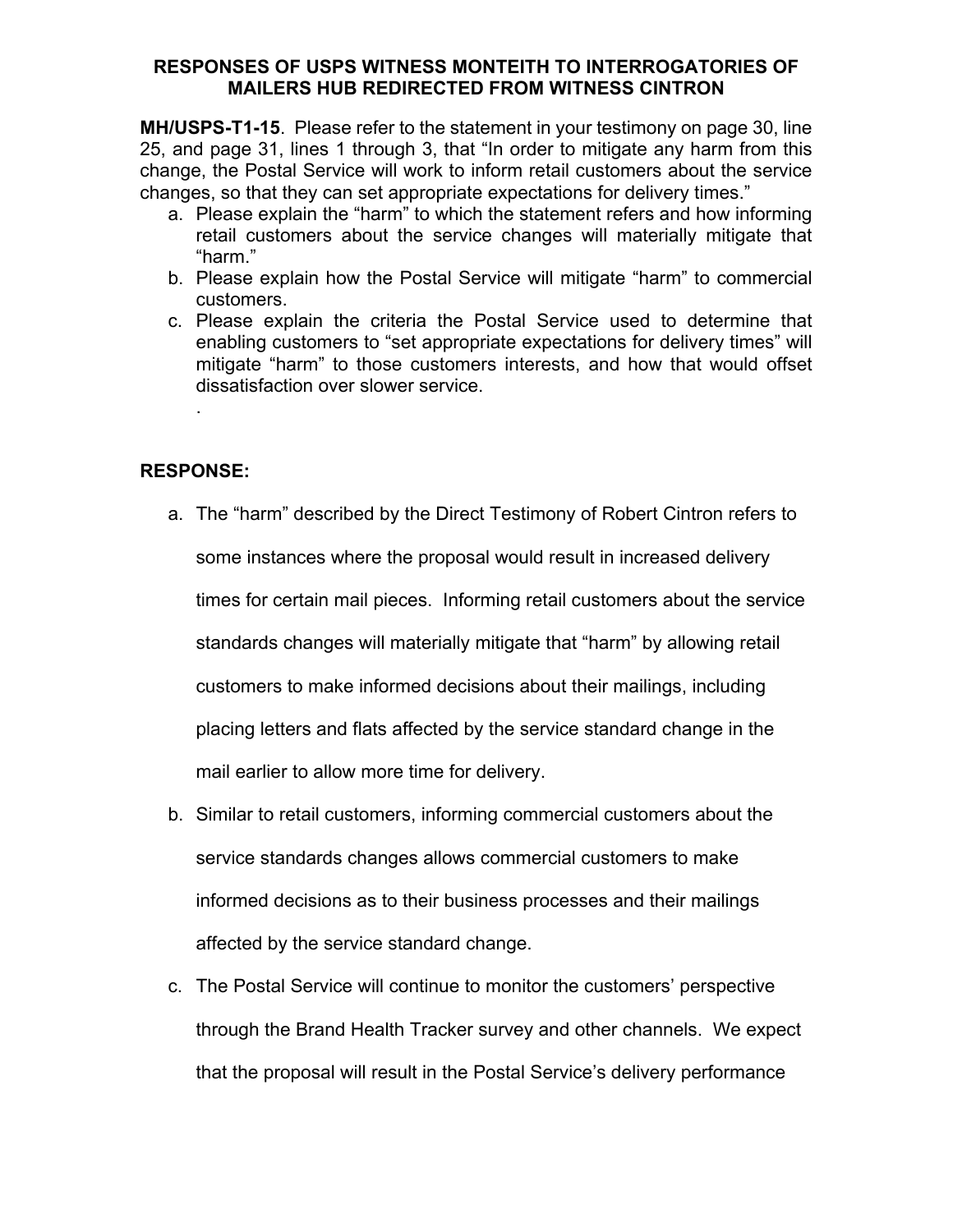# **RESPONSES OF USPS WITNESS MONTEITH TO INTERROGATORIES OF MAILERS HUB REDIRECTED FROM WITNESS CINTRON**

becoming more reliable through consistently meeting or exceeding the

new service performance target of 95 percent.